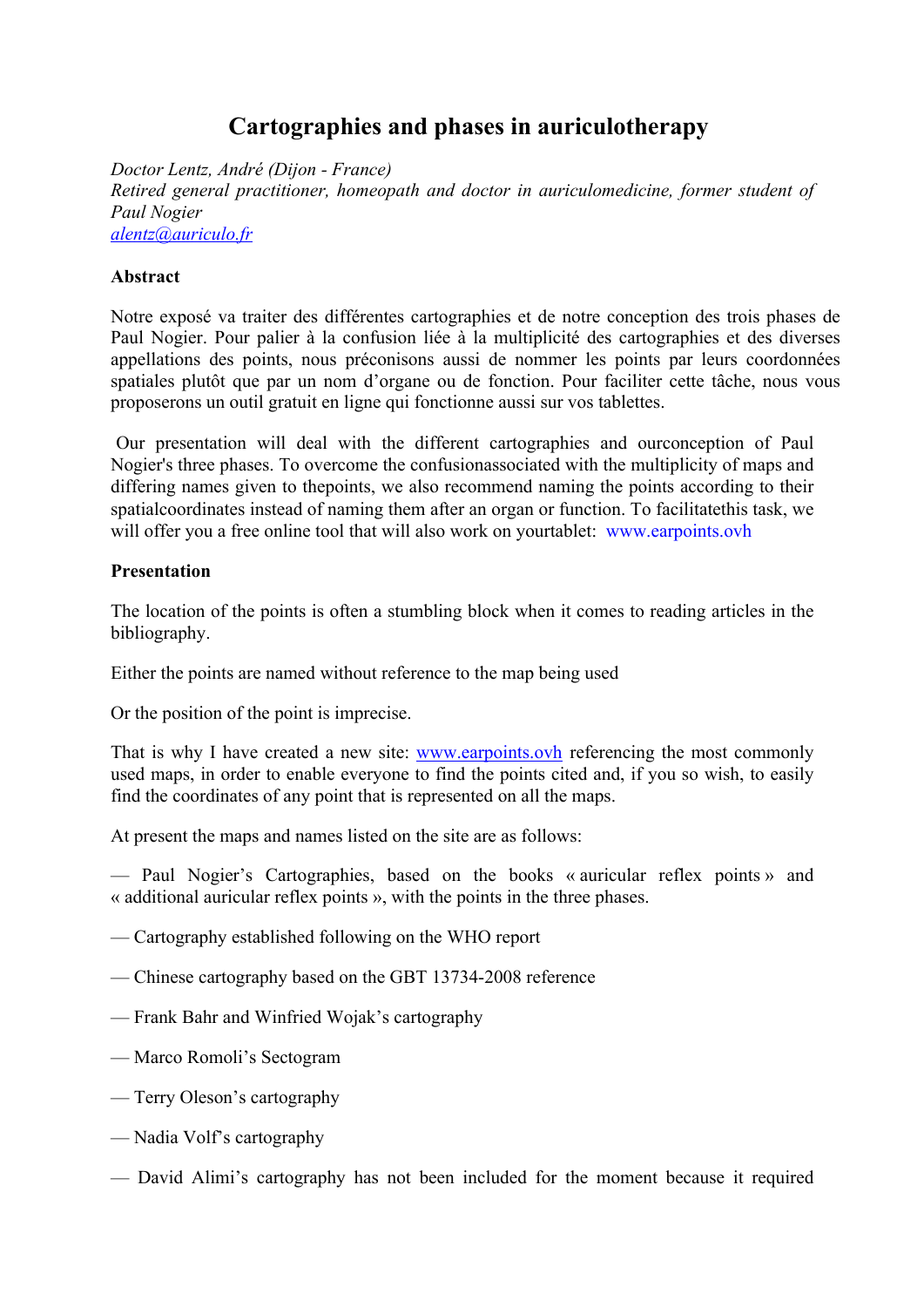adapting the grid used and Dr Alimi did not wish it to be put on the site.

You can locate a point on each of the representations and obtain its coordinates.

Simply passing the pointer of the mouse over the acupuncture point makes a certain amount of information pop up and clicking on the point shows you the correspondence with the denominations of several nomenclatures.

It is the grid of Bahr – Wojak's cartography which has been used for locating the points, because we thought this cartography seemed more precise for positioning the points and it was also the easiest to put online.

The boxes are named according to their coordinates (vertical letter and horizontal number).

In this way, anyone looking for the references for a point he or she has found will be able to see the main designations for the point by passing the pointer of the mouse over the map. The Bahr/Wojak coordinates will then be shown along with the denominations used by Paul Nogier, Bahr and the Chinese cartography zone.

All you have to do next is click on the point to obtain the complete nomenclature corresponding to the point. For example:

For each point, you can therefore get to know the references used on each of the maps.

The initial objective was to associate the corresponding bibliographic references with the points. But such a body of work proved too much for someone working alone. I therefore opted for an index of published articles, pathology by pathology, which I add to as new articles appear. Only articles which publish their points in free online abstracts or complete articles are included in this index. Indeed, being alone, voluntary and without sponsorship, I cannot access paying articles which are often very expensive. I would therefore appeal to authors to address their articles directly to me.

The reference to the article is therefore linked to its corresponding pathology, along with the extract showing the points used.

I have also compiled a list of points appearing on each map, indicating the zones for their positions on the corresponding maps. This will allow you to situate the points rapidly while reading the articles. But bear in mind that Paul Nogier warned that the location of a point is not always exact and that it must be looked for in a zone.

While doing this work, I came up against the difficulty of making everyone's different localisations and nomenclatures correspond. Everyone has good reasons for situating an organ in one place rather than another, because each approach is very different. Paul Nogier's approach was initially done by looking for pain and was subsequently made more precise in collaboration with Drs Bahr and Bourdiol, by Auriculomedicine with the help of the RAC VAS and thereafter thanks to the work of Drs Bernard Julienne and Alain Mallard.

The most frequently used nomenclatures worldwide are those of Dr Terry Oleson and the Chinese nomenclature. Unfortunately, in spite of the WHO 1990 nomenclature, these various nomenclatures differ as to the denomination of zones.

All of which creates confusion which resurfaces in the literature and sometimes makes it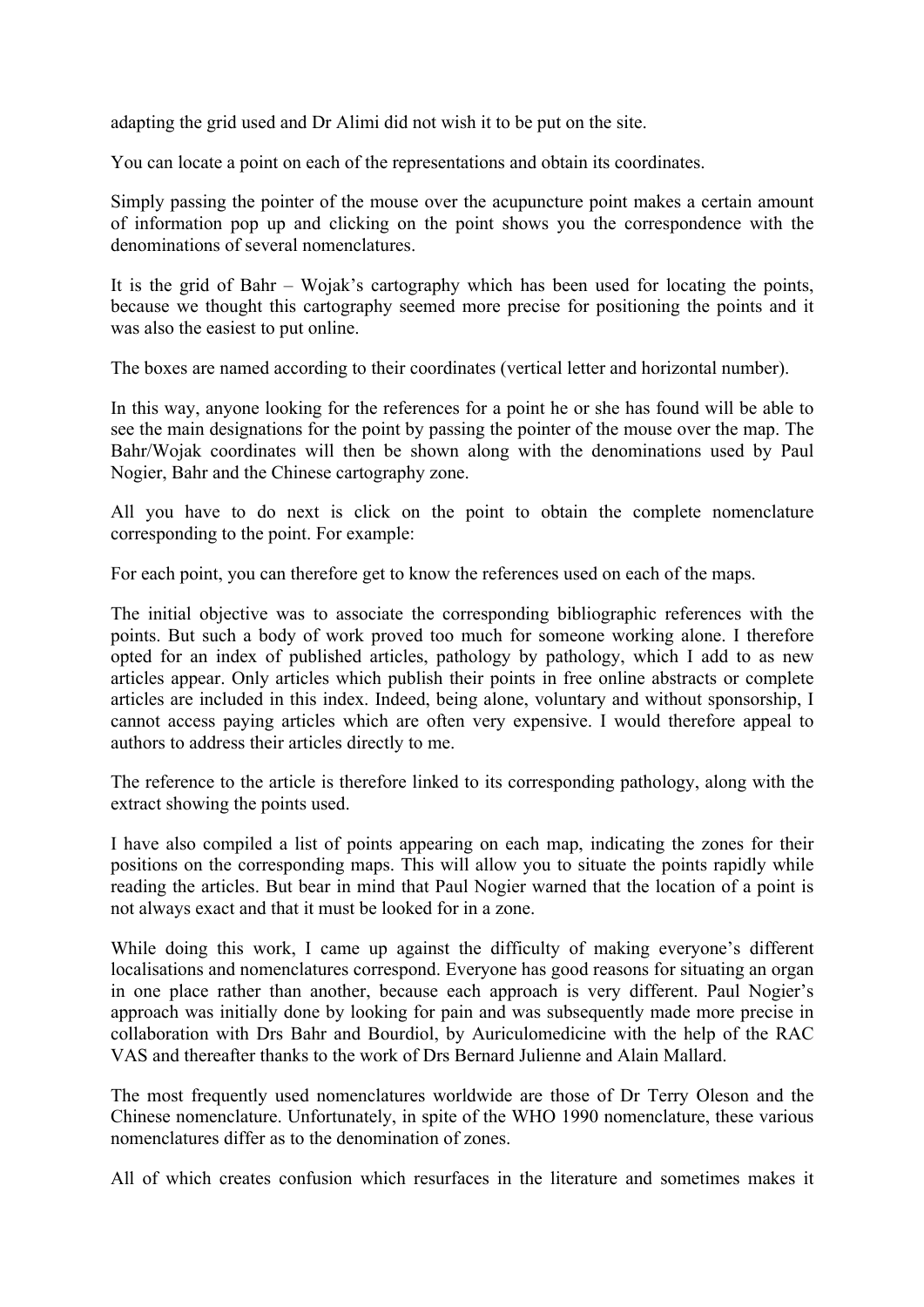difficult to exploit the protocols in general use.

These protocols are often established working from neurophysiological data that are not always reliable because there is rarely any objective proof as to where a point is located for any particular organ or function. Even if there are sometimes convergences, the protocols are frequently very different from one author to another. Surprisingly, in spite of these differences, more often than not these protocols actually work.

So, we ask ourselves, how come auriculotherapy works so well?

My personal conviction, founded on my experience as a doctor of auriculomedicine, is that in actual fact certain points on the ear are fundamental, because they restore the transfer of information, which in turn allows a better functioning of adaptation systems and restores the good equilibrium of the neurotransmitters. This enables the organism to function at its very best and so good results are obtained.

Personally, I think that there are six fundamental master points capable of globally restoring all the transfers.

Only one of these points needs to be treated in order for some and sometimes all the transfers to be restored and for the patient to enjoy better health.

The points concerned often form part of the protocols, hence their efficacity in spite of their differences.

In other words, but of course this is a personal opinion which I realise may not be shared, very few points are needed, sometimes even only a single one, to obtain a result. That is doubtless what makes auriculotherapy strong in its diversity. The difficulty being, of course, to identify these points, which do not correspond to any clinical or physiopathological data.

What matters to an auriculotherapy practitioner is to have precise protocols and be able to identify the zone in which to search.

Taking into account the many different approaches, it is impossible to agree on the interpretation of each and every point, but at least we could come to some agreement about how to identify the point, without pre-judging its organic correspondence. The Bahr/Wojak grid seems to me to be the simplest and the most precise for that purpose. Some will dispute its multiplicity of shapes of the ear which prevent an exact identification of the point. I agree, but let us not forget that, as Drs Paul Nogier and Marco Romoli clearly stated and demonstrated, the point does not necessarily have a precise location. The map only indicates the zone in which the point should be looked for. That is why we cannot be sure that the point actually corresponds to any particular organ. Only auriculomedicine can enable us to make that identification.

So, rather than naming the point after an organ or a function, the reality of which remains very subjective, I recommend naming it according to its geometric coordinates. Afterwards, each of you can give the point whatever significance you choose, but at least you will all be able to find it easily. The website: www.earpoint.ovh is there to help you with the task if you so wish.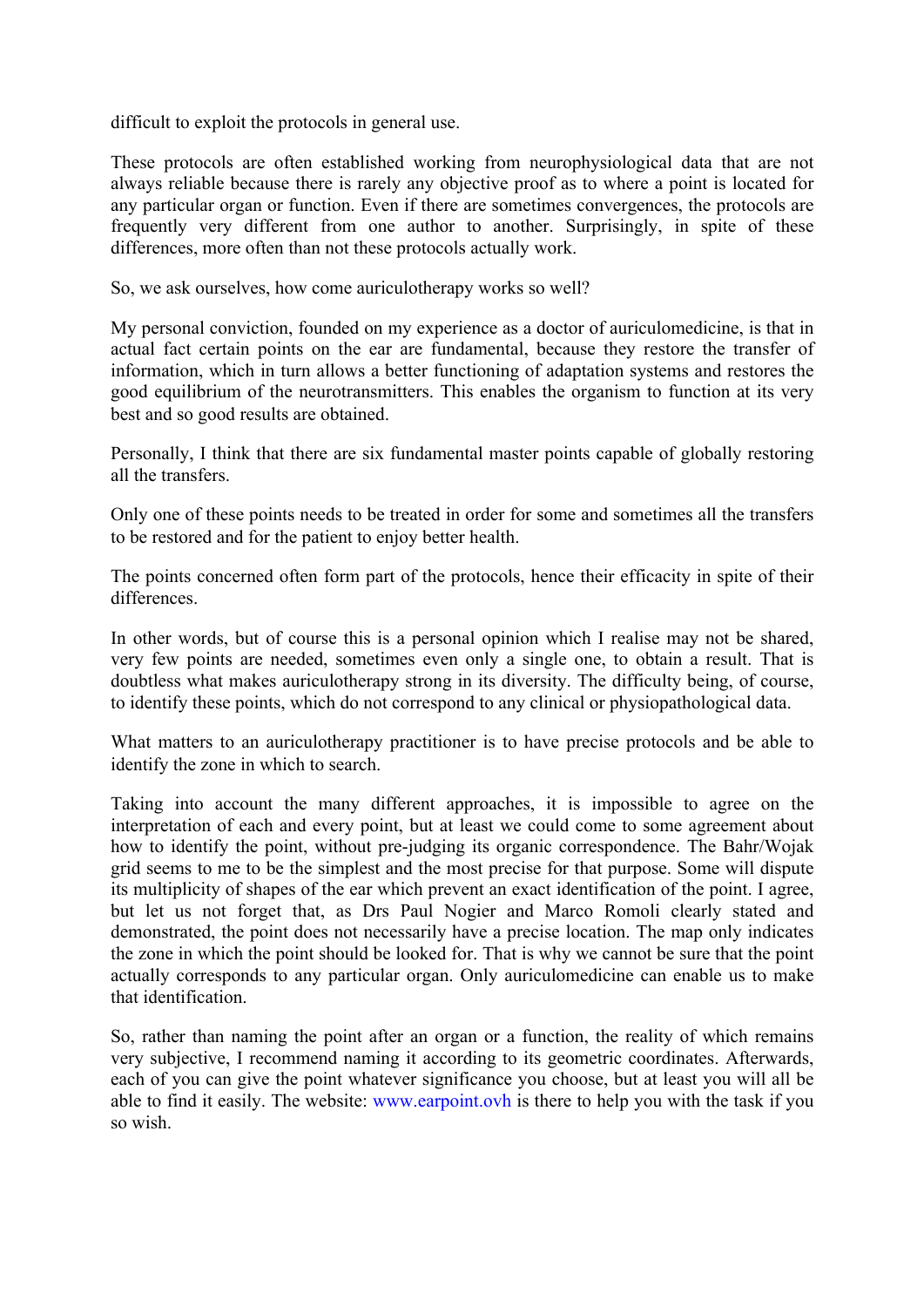#### **The three phases**

What characterises Paul Nogier's cartography is its localisation in the three phases. There have been numerous interpretations of the corresponding points, particularly in Bernard Julienne and Alain Mallard's works which unfortunately are not easily accessible.

As for me, I have a slightly different interpretation of the three phases, one linked to the concepts expressed in my book "Auriculomédecine Rénovée et Simplifiée" (translated into English and Spanish: "Auriculomedicine Updated and Simplified" and "Auriculomedicina renovada y simplificada") which you can find at SEDATELEC or on the www.lulu.com website. This method is also described on the www.auriculo.fr website where you can follow online video courses free of charge.

If Paul Nogier initially found the points on the ear by searching for pain, he subsequently completed his cartography by using the data obtained from auriculomedicine, in phase 1 at first then afterwards in all three phases.

These points were determined with extracts of organs in extremely precise experimental conditions, albeit often complex since we did not possess the present-day techniques for controlling oscillations, notably the transfer regulator which can suppress oscillations.

In my opinion, the three phases represent the primary point on different planes. Indeed, when a ring test is placed on a patient's body, the detection of the point is altered. It is what Paul Nogier called information traffic. It is not that the point changes position, but it will be found with a different colour or detector.

For example, you find a point in the concha by using a Gold detector and red 25. You then place any kind of ring test on the body. Sometimes you can ascertain that the point has disappeared or at least that it no longer reacts to the Gold and red 25. On the other hand, you will no doubt be able to find it again on the same spot by using a different detector (silver, or north, or south or NUR {uranium nitrate}). The point is still there but its polarity has been modified. You will be able to find the point again with the gold stick, but on a different part of the ear. It is often the same point but in a different phase.

We consider that the point corresponds to the interaction between the field surrounding the organism and the plane of the ear. The pathology modifies the electrical conduction on the point and thereby the frequency and its corresponding electromagnetic field, which subsequently takes on a different vectorial orientation.

In effect, the fields express themselves in a three dimensional space, whereas the maps only represent the ear as a flat surface. The vector of the electromagnetic field which corresponds to the pathological point is not on the plane of the ear but will necessarily be projected onto it. In one direction we will have a projection of the electrical field, in another direction that of the magnetic field and the trajectory of the wave will be projected in yet a third direction. Consequently, for a single point we may have three different projections, hence Paul Nogier's three phases.

What makes the point appear is no doubt connected with the fact that the pathological fields are polarised. It is this polarisation that will create the singularity of the point, which then becomes fixed and detectable.

This polarisation creates changes in the transfer of information. Regulating these transfers of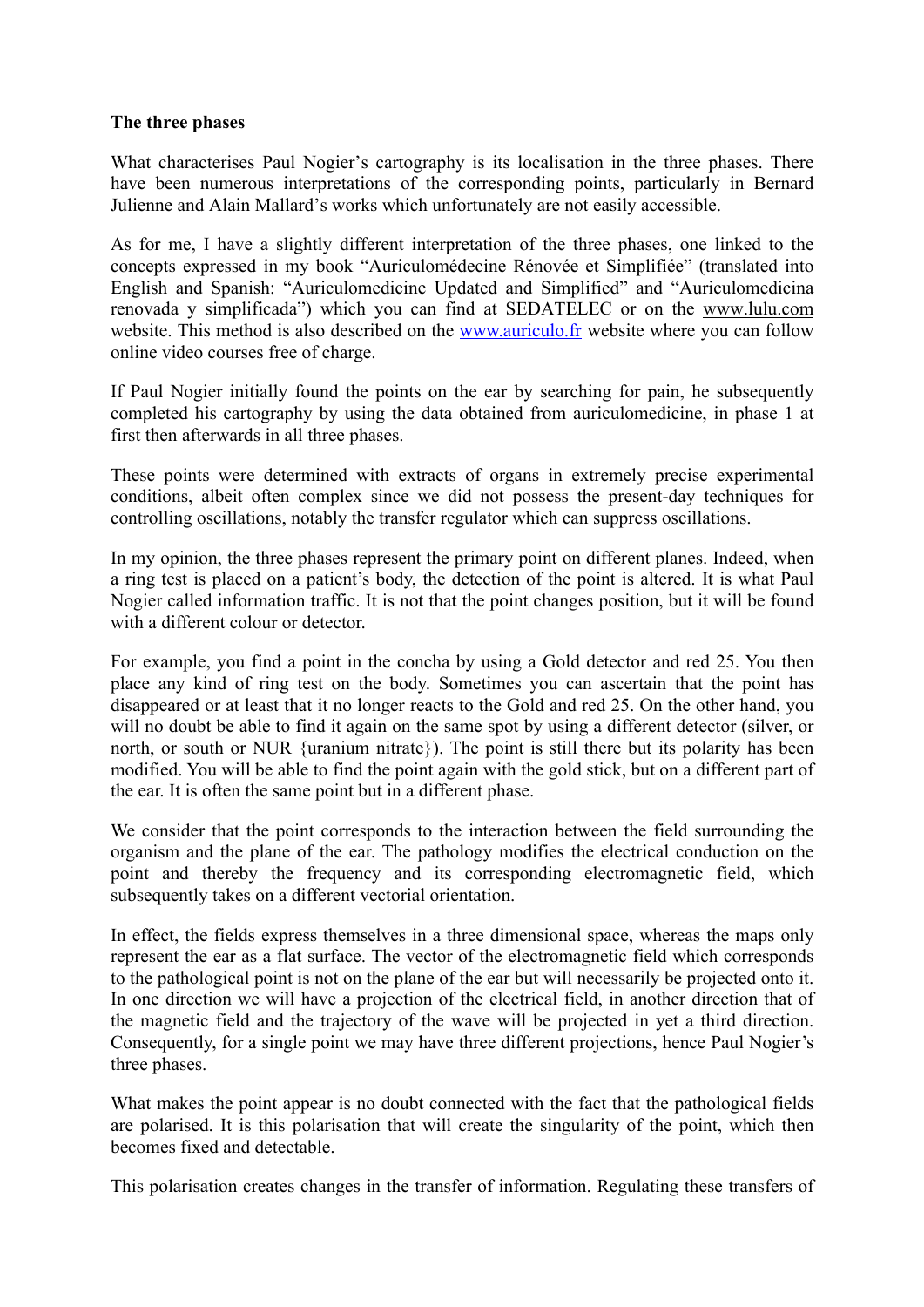information makes it possible to find the primary points of the pathologies in phase 1. That is why we think that the points in phase 1 are the most important from a therapeutic point of view. The other points are in fact only relay points or secondary blockages that will disappear when the primary point is treated. Moreover, the points in phase one happen to be the easiest to identify without the need for complicated techniques.

But the map is not the terrain.

The updated and simplified auriculomedicine method taught on the auriculo.fr website is based on the use of a transfer regulator which directly restores all the transfers throughout the whole organism. Thanks to this method, we can reveal all the hidden or excluded points and rapidly detect the primary points in phase 1. Afterwards, we have to identify the corresponding organ, because simply locating a point on the ear and its graphic position on a map is not enough to identify the affected organ.

This characterisation of the point is not just the discovery of the point by the RAC/VAS which allows us to talk about auriculotherapy supported by checking the pulse. The exact identification of the organ, thanks to the organ tests and not just a haphazard position on a map, is part of the diagnostic aspect of the method which justifies calling it auriculomedicine, because medical practice is characterised by diagnoses and treatments.

## **Conclusion**

Each practitioner develops auriculotherapy along his or her own lines, which results in total cacophony and often makes it difficult to put into practice what has been read in the publications. It is time to find a common language for identifying the points independently of interpretations based on the names of organs or functions.

The 1990 WHO report had proposed this concerted effort, notably for creating a common cartography. The work has never been done.

If this symposium allows for a better understanding and use of the cartographies, it will be a big step forward. However, we have no illusions; change is slow. Meanwhile, the www.earpoints.ovh website may cast a glimmer of light to guide you through the cartographic jungle and help you find the published protocols more quickly. It is obviously a huge amount of work, so if any of you would like to take part you will be very welcome. As for the authors, it is in their interest to be read and understood and for their measurements to be replicated. I therefore recommend them to be clearer about where the points are located and what cartographic references they have used and to put the points in their abstracts. Thank you also to those who send me the texts of their articles in their entirety.

My message is above all that we must work together without bias. It is possible to find a common language. **This language for naming a point can be achieved without interpreting the point,** which will be a great advance.

To familiarise yourself with the updated and simplified method for practising auriculomedicine, which offers you the chance to carry out simpler, faster and above all more complete and global consultations, I invite you to join me on the www.auriculo.fr website.

The video courses are in French, English and Spanish and they are free of charge.